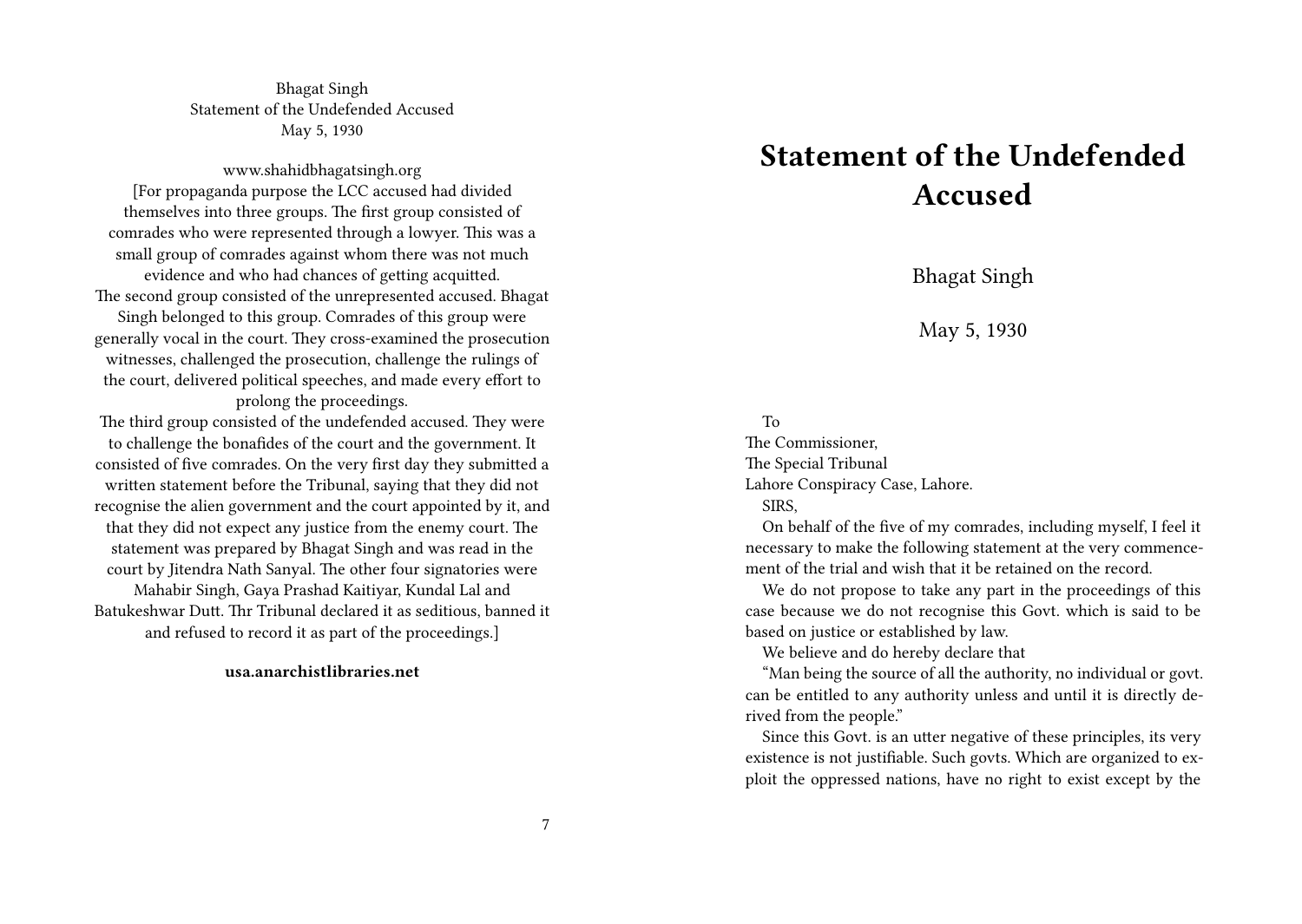right of the sword (i.e., brute force) with which they try to curb all the ideas of liberty and freedom and the legitimate aspirations of the people.

We believe all such govts., and particularly this British Govt. thrust upon the helpless but unwilling Indian nation, to be no better than an organized gang of robbers, and a pack of exploiters equipped with all the means of carnage and devastation. In the name of "law and order", they crush all those who dare to expose or oppose them.

We believe that imperialism is nothing but a vast conspiracy organized with predatory motives. Imperialism is the last stage of development of insidious exploitation of man by man and of nation by nation. The imperialists, with a view to further their piratical designs, not only commit judicial murders through their law courts but also organize general massacres, devastations and other horrible crimes like war. They feel no hesitation in shooting down innocent and unarmed people who refuse to yield to their depradatory demands or to acquiesce in their ruinous and abominable designs. Under the garb of custodians of 'law and order', they break peace, create disorder, kill people and commit all concievable crimes.

We believe that freedom is an undeniable birth-right of all people, that every man has the inalienable right of enjoying the fruits of his labour, and that every nation is indisputably the master of its resources. If any govt. deprives them of these primary rights, it is the right of the people  $-$  nay, it is their duty  $-$  to destory that govt. Since the British Govt. is a negation of these principles for which we stand, it is our firm conviction that every effort made, every method adopted to bring about a revolution and to destory this Govt. is morally justified. We stand for a change, a radical change in the existing order of affairs in social, political and economic spheres, and the complete replacement of the existing order by a new one rendering the exploitation of man by man impossible and thus gauranteeing full liberty to all the people in all the spheres. We feel that unless the whole social order is changed and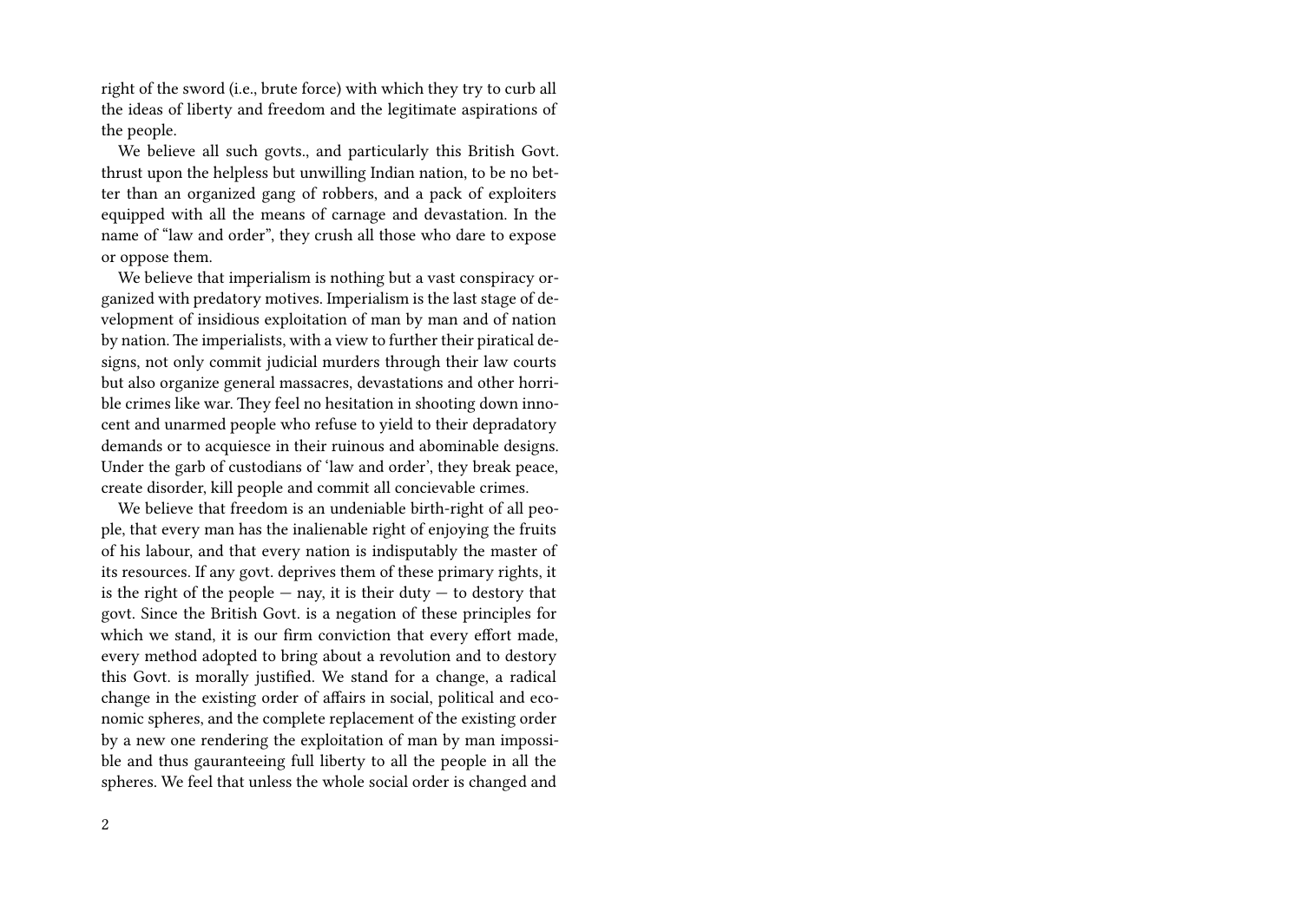The Anarchist Library (Mirror) Anti-Copyright



socialistic society is established, the whole world is in danger of a disastrous catastrophe.

As regards the methods, peaceful or otherwise, to be adopted for the consummation of the revolutionary ideal, let us declare that the choice rests with those who hold power. Revolutionaries, by virtue of their altruistic principles, are lovers of peace  $-$  a geniune and permanent peace based on justice and equality, not the illusory peace resulting from cowardice and maintained at the point of bayonets. If the revolutionaries take to bombs and pistols, it is only as a measure of terrible necessity, as a last recourse.

We believe that "Law and Order is for man and not man for Law and Order."

As the supreme jurlis council of Revolutionary France has well expressed:

"The end of law is not to abolish or restrain but to preserve and enlarge freedom. The legitimate power is required to govern by promulgated laws established for the common good alone and resting ultimately on the consent and the authority of the people, from which law no one is exempted  $-$  not even the legislators."

The sanctity of law can be maintained only so long as it is the expression of the will of the people. When it becomes a mere instrument in the hands of an oppressing class, it loses its sanctity and significance, for the fundamental preliminary condition for administration of justice is the elimination of every interest. As soon as the law ceases to correspond to the popular social needs, it becomes the means for perpetration of injustice and tyranny. The maintaining of such a law is nothing but a hypocritical assertion of a special interest against the common interest.

The law of the present Govt. exist for the interest of the alien rulers, against the interest of our people, and as such they have no moral binding whatsoever. It is therefore incumbent duty of all Indians of defy and disobey these laws. The British law courts, as part and parcel of the machinery of exploitation, cannot administer justice — especially in political cases where there is a clash between